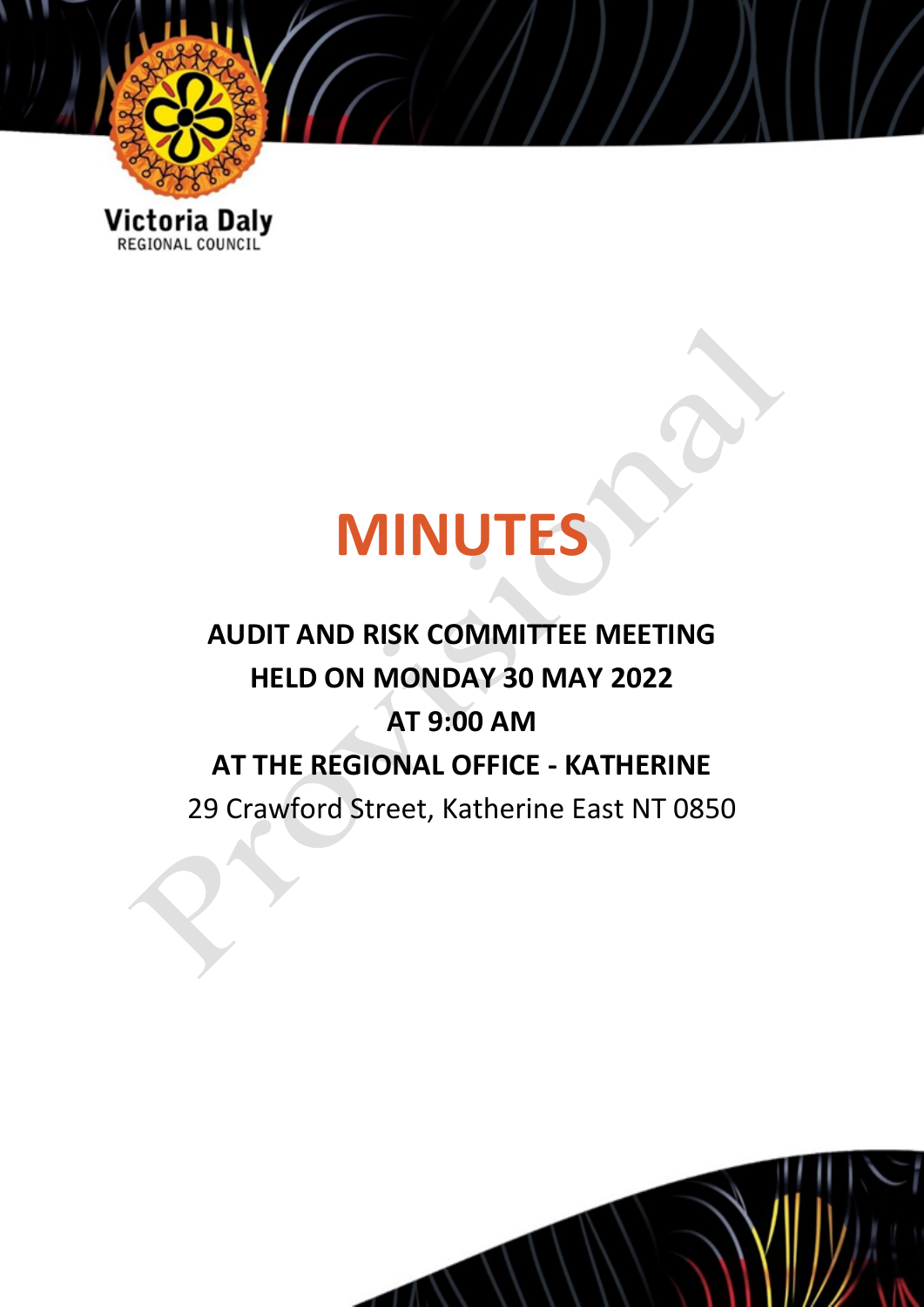

# **VICTORIA DALY REGIONAL COUNCIL DISCLAIMER**

No responsibility is implied or accepted by the Victoria Daly Regional Council for any act, omission or statement or intimation occurring during Council or committee meetings.

The Victoria Daly Regional Council disclaims any liability for any loss whatsoever and howsoever caused arising out of reliance by any person or legal entity on any such act, omission or statement or intimation occurring during Council or committee meetings.

Any person or legal entity who acts or fails to act in reliance upon any statement, act or omission made in a Council or committee meeting does so at that person's or legal entity's own risk.

In particular and without detracting in any way from the broad disclaimer above, in any discussion regarding any planning application or application for a licence, any statement or intimation of approval made by any member or officer of the Victoria Daly Regional Council during the Course of any meeting is not intended to be and is not taken as notice of approval from the Victoria Daly Regional Council.

The Victoria Daly Regional Council advises that anyone who has any application lodged with the Victoria Daly Regional Council shall obtain and should only rely on **WRITTEN CONFIRMATION** of the outcome of the application, and any conditions attaching to the decision made by the Victoria Daly Regional Council in respect of the application.

Russell Anderson **Chief Executive Officer**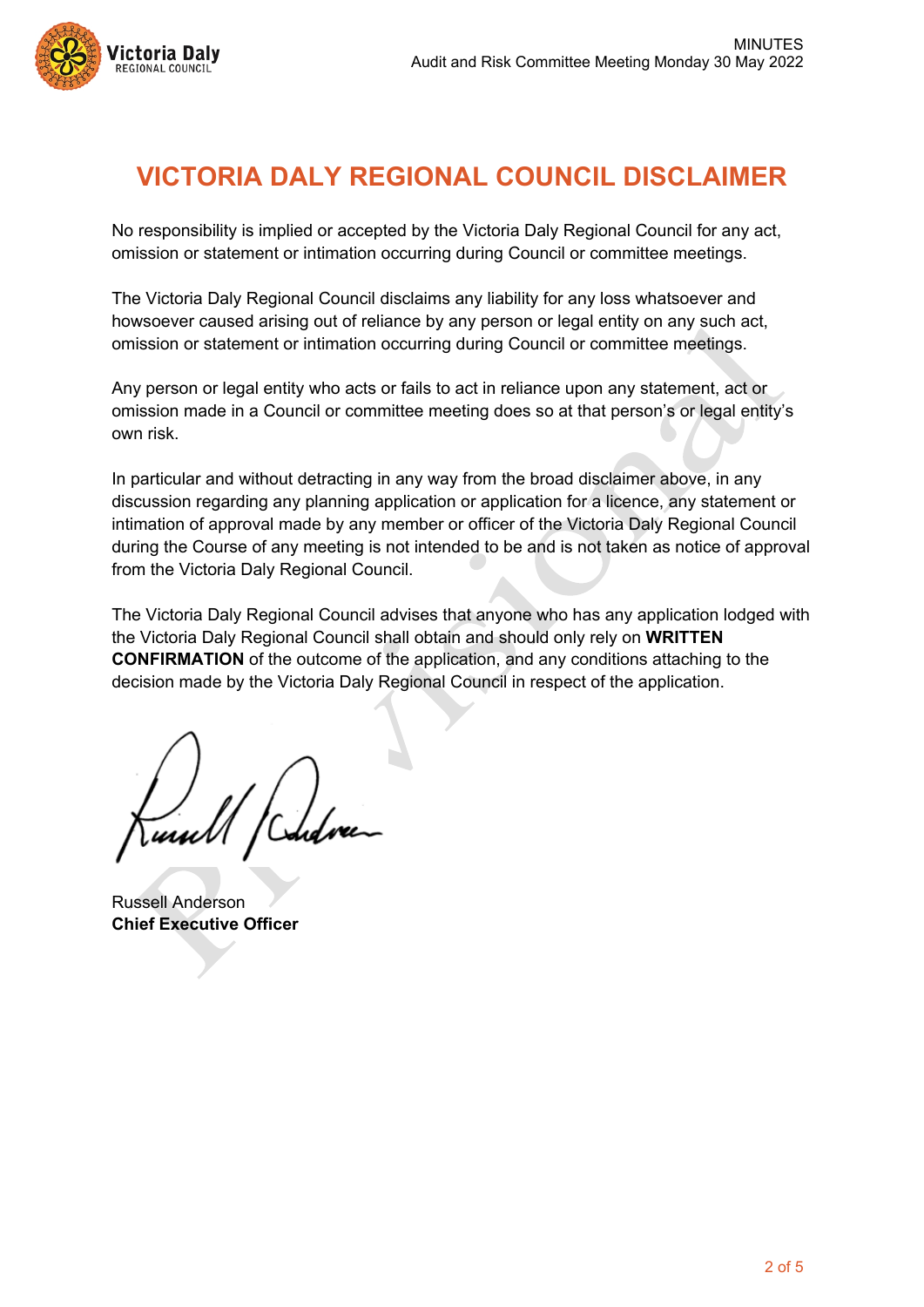

Audit an Risk Meeting for 30 May 2022, did not have a quorum with two members being unable to attend the meeting.

Provisional meeting was held

All recommendations will be considered at the next Audit and Risk meeting, general discussion took place regarding the draft Regional Plan and budget

The meeting opened the time being 09:03 am.

# **1. Present**

#### **Committee Members Present**

Chair **Chair** John De Koning Councillor Georgina Macleod

#### **Staff Present**

Chief Executive Officer **Russell Anderson** Executive Services Manager Michelle Will Governance and Compliance Manager Janelle Iszlaub (Minute taker)

#### **Guests**

Mayor **Brian Pedwell** Councillor Yvette Williams

# **2. Apologies**

Apologies: Maxine Bright, Deputy Mayor Shirley Garlett

# **3. Disclosure of Interest - Councillors and Staff**

There were no declarations of interest at this meeting.

# **4. Confirmation of Minutes**

# **4.1. Audit and Risk Management Meeting held on 30 March 2022**

#### **Motion**

That the minutes of the Audit and Risk Management Meeting held on 30 March 2022 be taken as read and be accepted as a true record of the meeting.

**Mover:**

**Seconder: Resolution:**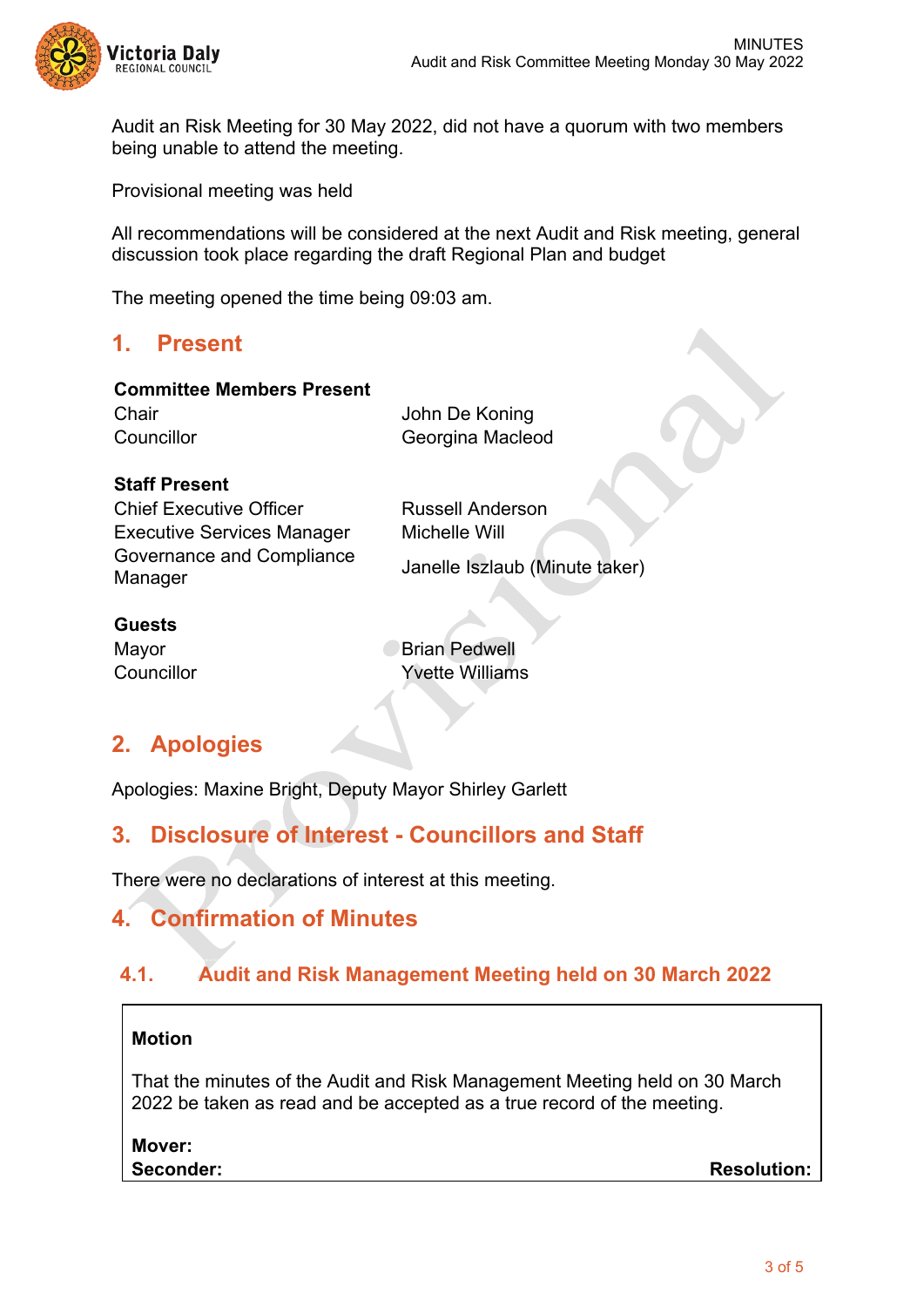

# **6. Reports to Committee**

#### **6.1. Reports for Information**

#### **6.1.1. Risk Management**

#### **Motion**

A. That the report Risk Management is received and noted

### **Mover:**

**Seconder: Resolution: Resolution:** 

#### **6.1.2. Policy Review**

#### **Motion**

A. That the report Policy Review is received and noted

# **Mover:**

**Seconder: Resolution: Resolution:** 

# **6.1.3. Local Government Act Progress Report**

| <b>Motion</b>                                                                    |                    |
|----------------------------------------------------------------------------------|--------------------|
| A. That the report Local Government Act Progress Report is received and<br>noted |                    |
| Mover:<br>Seconder:                                                              | <b>Resolution:</b> |

#### **6.1.4. Draft Regional Plan 2022-23**

**No quorum - in dept discussion on the Regional Plan including budget prior to Council meeting 31 May 2022**